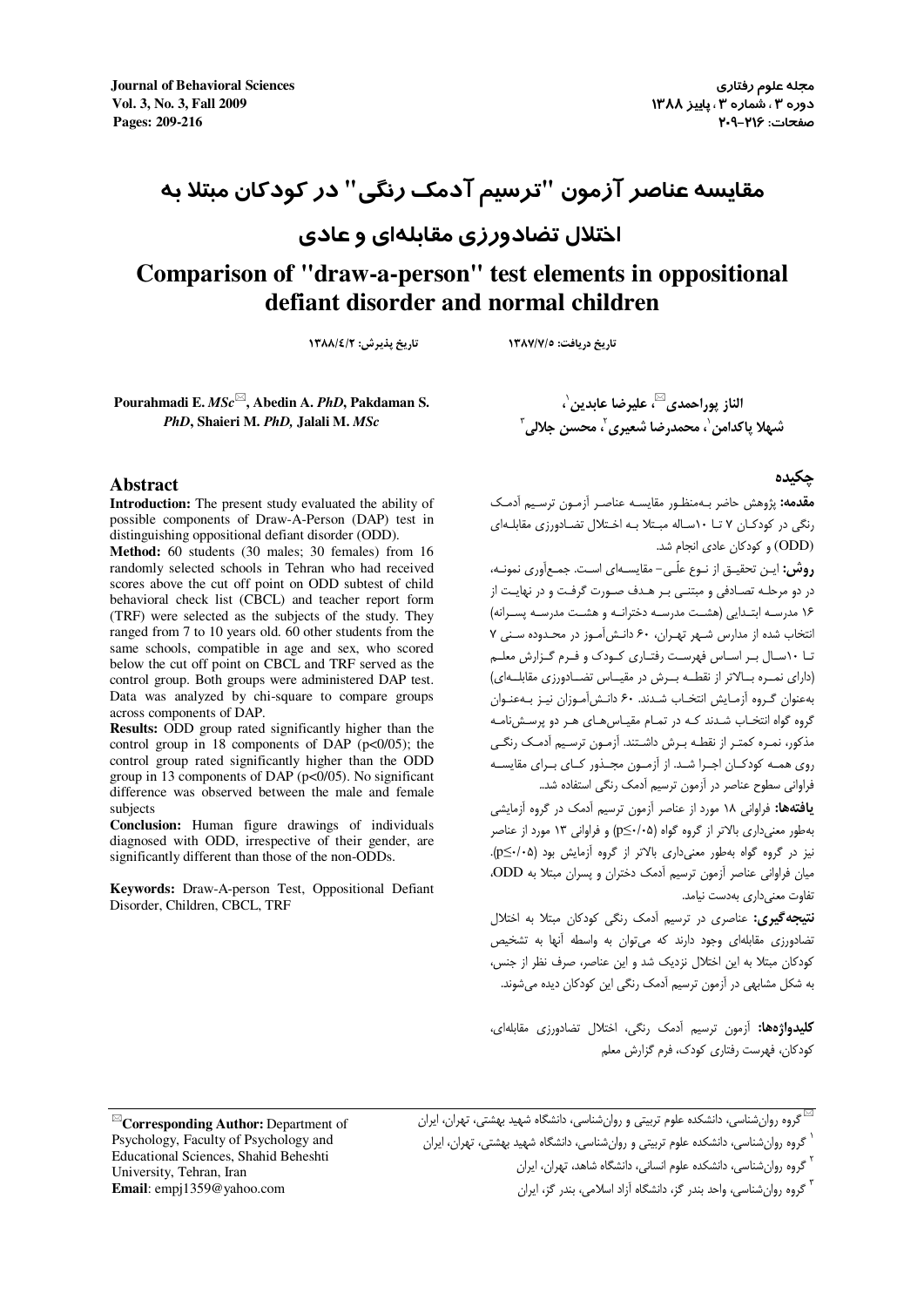### مقدمه

بررسی تاریخچه زندگی بزرگسالانی که دچار مشکلات روانی هستند نشان داده است که این افراد دوران کودکی نابسامانی داشته یا در دورهای از رشد خود، برخی آشفتگیهای هیجانی و رفتاری را تجربه کردهاند [١]. از آنجایی که گرایش به تداوم اختلالات دوران کودکی تا سنین بزرگسالی وجود دارد، توجه فزایندهای به پیشگیری و درمان آنها معطوف شده است [۲].

میزان شیوع اختلالات دوران کودکی بین ۱۰ تا ۲۸٪ برآورد شده است [۳]. از میان اختلالاتی که در کودکان دیده شده، اختلالات رفتار ایذایی، بیشتر به کلینیکها ارجاع داده می شوند [۴، ۵]. این اختلالات شامل دو مجموعه علایم ایذایی مستمر هستند که به طبقات اختلال تضادورزي مبارزهطلبانه (ODD) و اختلال سلوک (CD) تقسیم میشوند [۶]. اختلال تضادورزی مبارزهطلبانه نسبت به اختلال سلوک در کودکان دبستانی شیوع بیشتری دارد [٧، ٨، ٩]. میزان شیوع آن در سنین دبستان بین ٢ تا ١۶٪ [٧، ١٠] و حتى تا ٢٢٪ [١١]، گزارش شده است. اين اختلال با عواملی چون از کوره در رفتن، مشاجره با بزرگسالان، سرپیچی فعالانه از مقررات و درخواستهای بزرگسالان یا عدم همکاری با آنها، تعمد در ناراحت کردن دیگران، سرزنش دیگران بهخاطر اشتباهات و سوءرفتار خود، زودرنجي، دلخوري و عصبانیت و نیز کینهتوزی و انتقام جویی مشخص می شود [۶  $\sqrt{11}$ 

تضادورزی مبارزهطلبانه، اختلالی تدریجی و مزمن است که تقریباً همیشه در روابط بینفردی و عملکرد تحصیلی کودک تداخل ايجاد مي كند [١٣]. اين مشكلات موجب كاهش اعتماد به نفس، تحمل کم برای ناکامی، خُلق افسرده و حملات کجخلقی می شوند [۶]. پیش آگهی اختلال نیز نامطلوب بوده و کودکان مبتلا در سالهای بعد در خطر رشد مشکلات بعدی از جمله شکست تحصیلی، ناسازگاری هیجانی، اختلال سلوک و اختلال شخصیت ضداجتماعی هستند [۱۱، ۱۴، ۱۵، ۱۶]. این مسایل ضرورت تشخيص زودهنگام اختلال را روشن مى كنند [١٧].

روش های مختلفی برای تشخیص اختلال ODD وجود دارند. مصاحبههای بالینی ساختاریافته و نیمهساختاریافته از این روشها هستند [۱۴]. روشهای دیگر ابزارهایی هستند که برای ارزیابی باليني اختلال وجود دارند. از جمله اين ابزارها، ارزيابي روان پزشکی کودک و نوجوان (CAPA) [۱۸]، فهرست رفتاری كودكان (CBCL) و فرم گزارش معلم (TRF) و مقياس درجهبند*ی کانرز (I*OWA) هستند [۱۹]. گرچه مصاحبهها و پرسشنامههای مذکور مورد استفاده فراوان قرار میگیرند، ولی دارای محدودیتهایی نیز هستند. یکی این که این روشها وقت گیر و پرهزینهاند [۱۴]، دیگر این که در بیشتر موارد منبع كسب اطلاعات درخصوص وجود أسيب در كودكان، والدين دوره ۳، شماره ۳، پاییز ۱۳۸۸

هستند و این منجر به عدم دستیابی به بسیاری از اطلاعاتی می شود که می توان بهطور مستقیم از طریق کودک بهدست آورد [۲۰]. از سوی دیگر، تعارضات کودکان همواره به وضوح با مصاحبهای که در خلال آن اختلالات را برای ما توصیف می کنند آشکار نمی گردند و آنچه خود را نشان میدهد، نتیجه است و نه علت که عمیقتر و غالباً پنهان است. پس با پرسیدن یا دیدن نمی توان به کشف انگیزههای عمیق اختلالات سازشی دست یافت. بهخصوص اگر تعارض شدیدی بین کودک و یکی از اعضای خانوادهاش وجود داشته باشد، برای روشنساختن آن باید کودک را به برون ریزی عمیق ترین احساساتش هدایت کرد [۲۱]. یکی از ابزارهای بسیار کارآمد در فعالیتهای پژوهشی روان شناسی بالینی و روانپزشکی، تکنیکهای فرافکن و بالاخص آزمونهای فرافکن ترسیمی هستند [٢٢]. این تکنیکها به محققان اجازه می دهند تا به انگیزههای ناهوشیار دست یابند [٢٣، ٢٣، ٢٥] استفاده از ترسيم، روش مناسبي براي ايجاد ارتباط با كودكان و كسب اطلاعات درباره أنها است؛ بدون اين كه مقاومتشان برانگیخته شود [۲۶، ۲۷]. از میان آزمونهای فرافکن ترسیمی، آزمون ترسیم آدمک از قدمت و شهرت بیشتری برخوردار است. این آزمون نخستین بار در سال ۱۹۲۶ توسط *فلورانس گودیناف* بهعنوان ابزاری برای سنجش هوش کودکان به كار رفت. از آن پس آزمون نقاشى آدمك چندينبار مورد تجديد نظر قرار گرفت و نسخههای مختلفی از آن پدید آمد. در یکی از این نسخهها که توسط *مکاور* تنظیم شده است، آزمون نقاشی أدمك بهعنوان أزمون فرافكن توليدي براي ارزيابي عاطفى يا شخصيتي افراد به كار رفته است [٢٨]. در اين چارچوب، محققان سعی کردهاند تا ارتباط بین برخی از عناصر آزمون ترسیم آدمک را با ویژگیهای شخصیتی یا وضعیت خُلقی و عاطفی آزمودنیها بههنگام ترسیم مشخص کنند [۲۹]. بهعنوان مثال *مک\ور* اظهار داشت که بین اندازه ترسیم با برون گرایی، میزان عزت نفس و انرژی روانی شخص رابطه مستقیم وجود دارد. چنین یافتههایی بیانگر این هستند که بین جنبههای فاعلی و خصوصیات أدمک نقاشی شده همخوانی وجود دارد [۳۰، ۳۱، ۳۲، ۳۳، ۳۳).

جنبههای مهم تشخیصی نقاشی آدمک توسط متخصصان بالینی در حوزههای مختلف مطالعه و تأیید شده است. این حوزهها شامل كاركردهاى هوشى، شخصيت، تعيين هويت جنسى [٣۵]، تشخیص کودکانی که تحت آزار جنسی بوده [۳۶] و مورد سوءاستفاده جسمی قرار گرفتهاند [۳۷، ۳۸، ۳۹]، افراد بزهکار [۴۰]، ارزیابی تمایل به خودکشی [۴۱] و ارزیابی تفکر عینی و انتزاعی [۴۲] هستند. این یافتهها نشان میدهند که آزمون ترسیم آدمک می تواند به عنوان ابزار غربال کننده مشکلات کودکان محسوب شده [۴۳، ۴۴] و با امکان اجرای سریع و آسان و بدون ایجاد اضطراب، در موقعیتهای مختلف بهخصوص در مدارس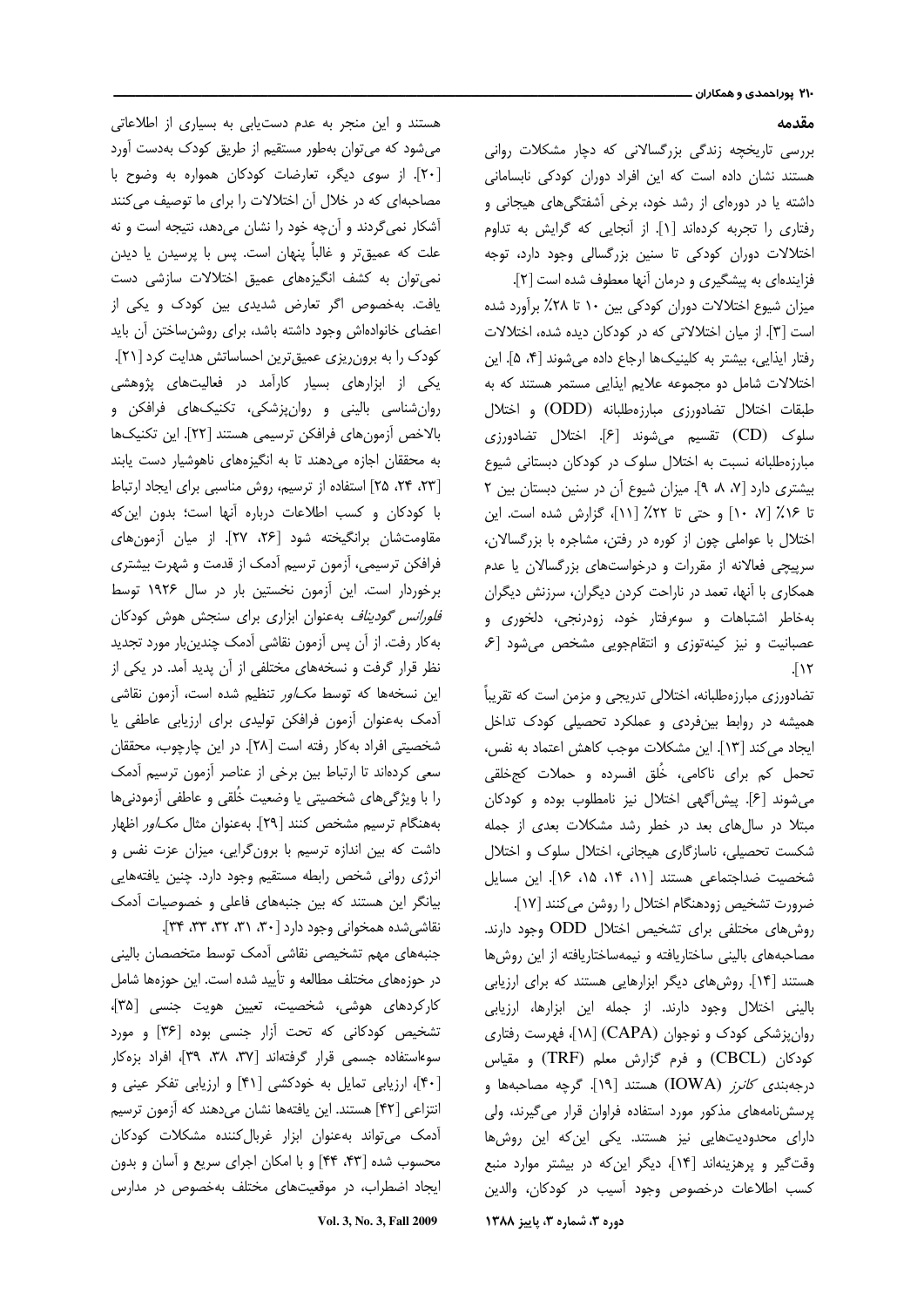برای تشخیص کودکان مشکل داری که نیاز به توجه خاص دارند، استفاده شود [۴۵].

یافتههای موجود مبنی بر میزان شیوع و سیر بروز و پیشرفت مشکلات بعدی اختلال تضادورزی مقابلهای و محدودیت روش های متداول سنجش و نیز شواهدی که درخصوص عملی بودن روشهای ترسیمی و تأثیر وضعیت خلقی و هیجانی بر ترسیم وجود دارد، نگارنده را بر آن داشته تا شیوه ترسیم آدمک رنگی را در کودکان مبتلا به اختلال تضادورزی مقابلهای و عادی مقایسه کند. به کار بردن آزمون ترسیم آدمک برای متمایز ساختن کودکان مبتلا به اختلال تضادورزی مقابلهای از کودکان عادی در ایران، ایده جدیدی است. حتی در میان تحقیقاتی که در كشورهاى ديگر در اين زمينه انجام شده، تنها تعداد محدودى از عناصر أزمون ترسيم أدمك مورد بررسي قرار گرفته و نتايج متناقضی هم بهدست آمده است. به عبارت دیگر، پارهای از پژوهش ها سودمندی آزمون ترسیم آدمک را در تمییز کودکان مبتلا به اختلال تضادورزی مقابلهای از کودکان عادی تأیید کردهاند [۴۰]، درحالی که برخی دیگر از تحقیقات آن را رد کردهاند [٣۴]. در هر حال، جنبه فرافكن نقاشى را نبايد ناديده كرفت. چون حتی اگر امکان تشخیص مطلق را بهوجود نیاورد، شاید بتواند به ردیابی مفید و ایجاد پیش آگهی منتهی شود [۲۵]. در همین راستا، پژوهش حاضر درصدد پاسخ دادن به این سئوال بود كه أيا عناصر أزمون ترسيم أدمك رنگى مى توانند كودكان مبتلا به اختلال تضادورزی مقابلهای را از کودکان عادی متمایز کنند يا خير.

### **روش**

این تحقیق از نوع طرحهای علّی- مقایسهای است و جامعه آماری آن را کلیه دانش آموزان پسر و دختر ۷ تا ۱۰ساله مبتلا به ODD شهر تهران در سال تحصیلی ۸۷-۱۳۸۶ تشکیل دادند. جمع آوری نمونه در دو مرحله انجام شد. به این شکل که در مرحله اول فهرستی از اسامی مدارس ابتدایی شهر تهران از آموزش و پرورش تهیه و سپس ۱۶ مدرسه (۸ مدرسه دخترانه و ۸ مدرسه پسرانه) بهصورت تصادفی از میان این مدارس انتخاب شدند. در مرحله بعد به آن مدارس مراجعه شد و با مسئولان آنها در ارتباط با تحقیق حاضر و خصوصیات دانش آموزان مبتلا به اختلال تضادورزی مقابلهای، گفتوگو شد و از آنها خواسته شد تا دانشآموزانی را که ویژگیهای مطرح شده را داشته و نیز در محدوده سنی ۷ تا ۱۰سال قرار دارند، معرفی نمایند. در ابتدا ّفهرست رفتاری کودک" همراه با توضیحاتی در مورد هدف تحقيق، توسط دانش[موزان معرفى شده، براى والدين شان ارسال شد. پس از تکمیل فهرست رفتاری کودک توسط والدین و ارجاع مجدد آن به مدرسه، دانش آموزانی که در مقیاس تضادورزی دوره ۳، شماره ۳، پاییز ۱۳۸۸

مقابلهای فهرست رفتـاری کودک نمـره بالاتـر از نقطه برش (T بالاتر از ۶۹) کسب کردند، انتخاب شدند. همچنین از هر کلاس به تعداد دانش آموزانی که در مقیاس تضادورزی مقابلهای فهرست رفتاری کودک نمره بالاتر از نقطه برش داشتند، دانش[موزانی انتخاب شدند که در تمام مقیاسهای این پرسش نامه نمره T کمتر از ۶۴ داشتند؛ یعنی از کودکان عادی بودند. بهمنظور تأييد نظركاه والدين، "فرم گزارش معلم" توسط معلم دانش[موزان انتخابشده تكميل شد. پس از بررسى هماهنگی دو نظرگاه والدین و معلم، نمونههای اصلی انتخاب شدند. در نهایت، نمونه مورد نظر شامل ۶۰ نفر (۳۰ دختر و ۳۰ پسر) از دانش آموزانی که در مقیاس تضادورزی مقابلهای هر دو پرسش نامه والد و معلم، نمره بالاتر از نقطه برش داشتند، بهعنوان گروه آزمایشی و همین طور ۶۰ نفر (۳۰ دختر و ۳۰ پسر) از  $T$  دانش آموزانی که در تمام مقیاس های هر دو پرسش نامه نمره كمتر از ۶۴ داشتند، بهعنوان گروه گواه انتخاب شدند.

آزمون ترسیم آدمک رنگی: یکی از آزمونهای فرافکن است که می توان از آن بهمنظور تشخیص، برنامهریزی های درمانی و ارزیابی نتیجه روان درمانی سود جست. این آزمون را می توان بهصورت فردی یا گروهی اجرا کرد. به این ترتیب که به آزمودنی یک جعبه مداد رنگی شامل ۷ رنگ آبی، سبز، قرمز، زرد، بنفش، قهوهای و سیاه، یک مداد سیاه معمولی و یک پاککن و یک برگ کاغذ A4 بهصورت عمودی داده و به او گفته می شود: ّروی این کاغذ یک آدم بکش، تا اونجا که میتونی قشنگ باشه. اگه خواستی اونو رنگ کن." ضمناً به آزمودنی در مورد انتخاب جای آدمک در کاغذ، اضافه کردن عناصر دیگر، استفاده یا عدم استفاده از رنگ آزادی کامل داده می شود. در پژوهش حاضر، بهمنظور دستیابی به عناصری از نقاشی که ODD را از افراد عادی متمایز کند، از روشهای کیفی برای نمرهگذاری استفاده شد؛ بدینترتیب که بهازای هریک از سطوح عناصر استخراجشده (N=۱۵۸) از کتاب "ارزشیـابی شخصیت کودکـان براساس آزمونهای ترسیمی" که در ترسیم آدمک هر فرد موجود بود، نمره یک و به عدم وجود آن نمره صفر تعلق گرفت. بهعنوان مثال، عنصر جهت کاغذ دارای دو سطح افقی و عمودی است، فرد در این عنصر دو نمره خواهد داشت. نمرهای برای سطح افقی و نمرهای برای سطح عمودی. بدین معنی که در صورت وجود هر کدام از سطوح عنصر نمره ۱ و عدم وجود آن نمره صفر خواهد گرفت. لذا فردی که نقاشی را بهشکل عمودی کشیده است در سطح افقی نمره صفر و در سطح عمودی نمره ۱ خواهد گرفت. پژوهش هایی که بهمنظور بررسی اعتبار آزمون ترسیم آدمک انجام گرفتهاند به یافتههای بسیار رضایتبخشی منتهی شدهاند، تا جایی که *مکاور معتقد* است ترسیم آدمک میتواند به منزله "امضای شخصی" ترسیمکننده تلقی شود. *آبراهام* ضمن تأکید بر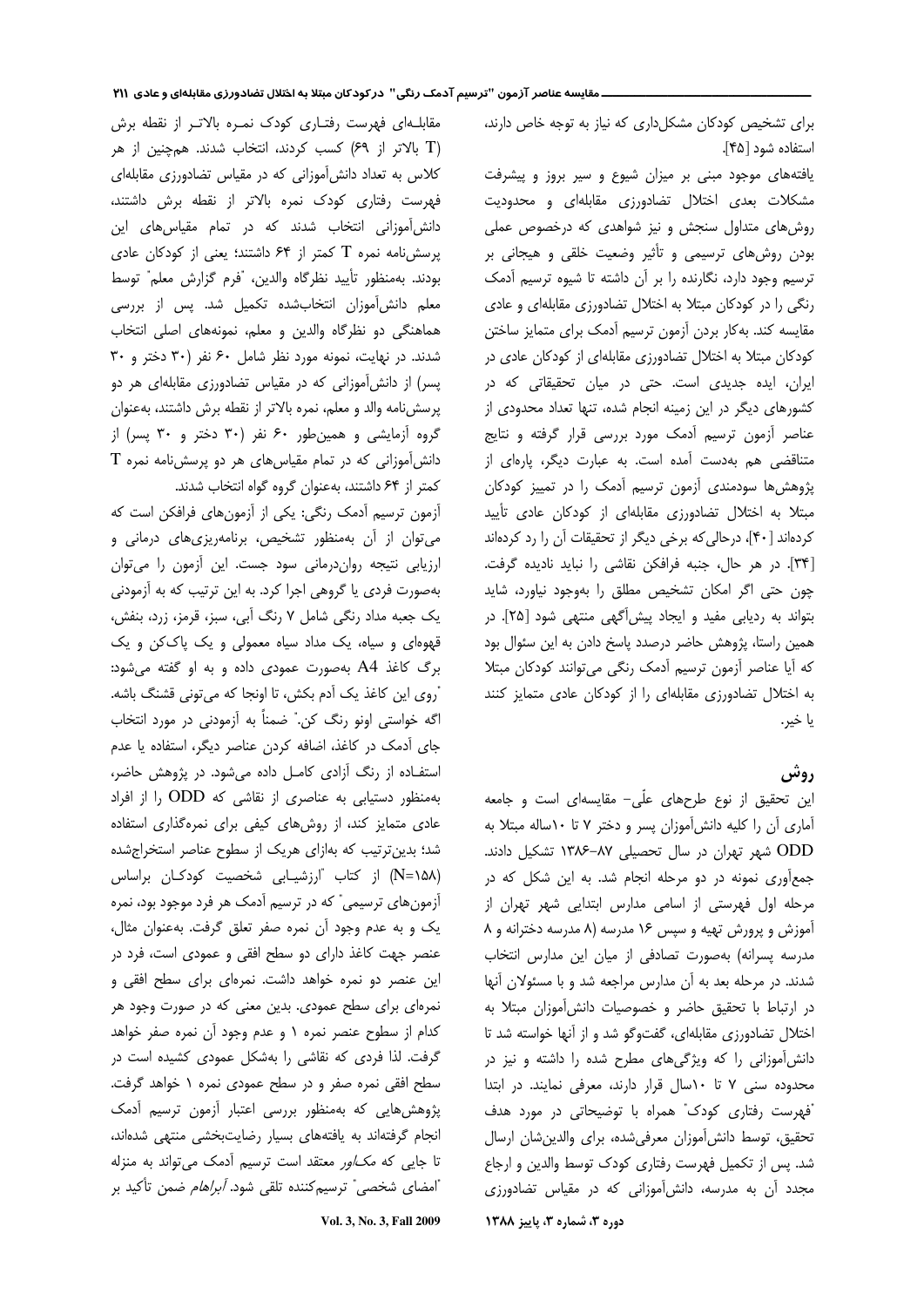مشابهت نقاشیهایی که آزمودنیها پس از فاصله زمانی مشخصی (از یک ماه تا دو سال) ترسیم کردهاند بر این باور است که تغییر نقاشی نشان دهنده تغییر در شخصیت ترسیم کننده است و رگههای متغیر در ترسیمهای متوالی منعکس کننده ناپایداری همان رگهها در شخصیت فرد هستند [۲۵]. از پژوهشی که اعتبار آزمون ترسیم آدمک را در گروه نمونه شامل افراد عقب مانده، سایکوتیک های بستری و غیربستری و افراد عادی مورد ارزیابی قرار دادهاند، نتایج مطلوبی حاصل شده و اعتبار این آزمون بين ٠/٣٢ تا ٠/٧٨ بهدست آمده است. *سيمز، دانا* و *بولتون* نیز اعتبار نشانههای اضطراب را در آزمون ترسیم آدمک تأیید کردند [۴۶]. *گلدشتاین و راون* [۴۷] اعتبار نشانههای پرخاشگری را در این آزمون نشان دادهاند. اعتبار نشانههای تکانشگری نوجوانان در ترسیم آدمک نیز مورد تأیید قرار گرفته است [۴۸]. همچنین اعتبار نشانههای مربوط به تصویر بدنی هم در این آزمون به تأیید رسیده است [۴۹]. پژوهش دیگری نشان داد که هنجارهای معمول این آزمون در مورد گروههای خاص مانند کودکان ناشنوا معتبر نیست و برای این گروهها باید هنجارهای مخصوص تهيه شود [۵۰].

"فهرست رفتاری کودک" (CBCL) و "فرم گزارش معلم" (TRF): CBCL و TRF دو فرم نظام سنجش مبتنى بر تجربه *آشتنباخ* هستند كه بهترتيب توسط والد و معلم و براساس وضعيت کودک در شش ماه گذشته تکمیل میشوند. در این پرسشنامهها مقیاس هایی بر اساس اختلالات DSM-IV-TR تنظیم شده كه عبارت از مشكلات عاطفى، اضطرابى، بدنى، نارسايى توجه/فزون- کنشی، تضادورزی جسورانه و مشکلات هنجاری هستند. سئوالات مقياسهاى اين پرسشiامهها، بهصورت سه گزینهای "کاملاً"، "معمولاً" و "اصلاً" است که بهترتیب نمرات دو، یک و صفر را دریافت میکنند. برای هنجاریابی نظام سنجشی مبتنی بر تجربه *آشنباخ* در ایران، *مینایی* [۱۹] پس از انطباق های لازم به لحاظ زبانی، فرهنگی و اجتماعی، این فهرست را با استفاده از روش نمونهگیری چندمرحلهای روی نمونهای به تعداد ۱۴۳۸ نفر شامل ۶۸۹ دختر و ۷۴۹ پسر از ۳ بخش شمال، مرکز و جنوب شهر تهران و تعدادی از مراجعه کنندگان به بخش های روان پزشکی بیمارستان ها اجرا کرد. همسانی درونی مقیاسهای شایستگی نظام سنجشی مبتنی بر تجربه *آشنباخ* (ASEBA) در سطح نسبتاً بالایی قرار دارد و دامنه آن بین آلفای ۰/۶۵ تا ۰/۸۵ برای CBCL و ۰/۸۴ برای TRF است. ضرایب آلفای مقیاس های سندرومی مبتنی بر DSM-IV در سطح رضایتبخشی قرار دارد و دامنه آن از ۰/۶۴ تا ٠/٨١ براى CBCL و ٠/۶٢ تا ٠/٩٢ براى TRF است. همچنین، ضرایب آلفای مقیاسهای سندرومی مبتنی بر تجربه

نیز در سطح رضایتبخشی قرار دارد و دامنه آن از ۰/۶۷ تا ۰/۸۸ برای CBCL و ۰/۷۵ تا ۰/۹۵ برای TRF گزارش شده است. هر دو فرم با فاصله زمانی ۵ تا ۸ هفته توسط ۱۲۴ نفر از والدین، دانشآموزان و معلمان مجدداً تكميل شد و دادهها با استفاده از ضریب همبستگی گشتاوری پیرسون و آزمون T برای نمونههای وابسته مورد تحلیل قرار گرفت. نتایج نشان داد که کلیه ضرایب همبستگی در سطح p<٠/٠۵ از لحاظ آماری معنیدار بوده است. روایی محتوا، وابسته به ملاک و سازه این پرسش نامهها نیز در جامعه ایرانی مورد تأیید قرار گرفته است [۱۹].

پس از انتخاب آزمودنیها، آزمون بهصورت فردی روی گروه نمونه اجرا شد. در تمام موارد، آزمودنی ها از نظر زمان، شیوه ترسیم و رنگ کردن نقاشی خود کاملاً آزاد گذاشته شدند. اگر کودک در مورد چگونگی ترسیم سئوالی میپرسید به او گفته مي شد: "هرطور دلت مي خواهد بكش. حتماً خوب مي شه." همچنین سن و جنس آزمودنیها در بالای ورقه نقاشیشان نوشته شد. نقاشی های گرفتهشده توسط سه نفر که در نمرهگذاری نقاشی آموزش دیده بودند، مورد ارزیابی قرار گرفتند. ارزیابان بهطور مستقل از يكديگر و نيز بدون اطلاع از تعلق آزمودني ها به گروه آزمایشی و گواه، نقاشی ها را نمرهگذاری کردند. بهازای هر یک از سطوح عناصر استخراجشده که در ترسیم آدمک هر فرد موجود بود نمره یک و به عدم وجود آن نمره صفر تعلق گرفت تا وضعیت افراد گروه آزمایش و گواه قابل مقایسه شود. پس از اتمام نمره گذاری ها و بررسی هماهنگی بین سه دیدگاه، موارد اختلاف شناسایی شد و در مورد آنها حداقل توافق دو نفر ارزیاب، ملاک نمرهگذاری قرار گرفت. در پایان نمرات افراد گروه نمونه (N=۱۲۰) جدول بندی شده و با استفاده از آزمون آماری مجذور کای مورد تجزیه و تحلیل قرار گرفتند.

### بافتهها

آزمودنی های این پژوهش در دامنه سنی ۱۰–۷ سال قرار داشتند. میانگین و انحراف معیار سنی در گروه آزمایش ۸/۶۸±۱/۰۹۷ (دختران ۸/۵۳±۱/۰۷۴ پسران ۱/۱۱۷±۸/۸۳) و در گروه گواه ۸/۶۷±۱/۰۸۴ (دختران ۸/۵۳±۱/۰۷۴ پسران ۸/۸۰±۱/۰۹۵) بود.

**جدول ()** مقايسه ميانگين سن آزمودني هاي  $T$  دو گروه آزمایش و گواه با آزمون

|             | سطح t<br>معنی مشاهده درجه معنی<br>داری شده آزادی <sub>داری</sub>        |  | انحراف<br>شاخص میانگین |  |
|-------------|-------------------------------------------------------------------------|--|------------------------|--|
| $\cdot$ /95 | آزمایش ۱/۰۸۴ ۱/۰۹۷ ۱۱۸۷ ۰/۰۸۴ ۰/۸۲<br>گواه ۱/۰۸۴ ۱/۰۸۴ ۱/۰۸۴ ۱/۰۸۴ ۰/۸۷ |  |                        |  |
|             |                                                                         |  |                        |  |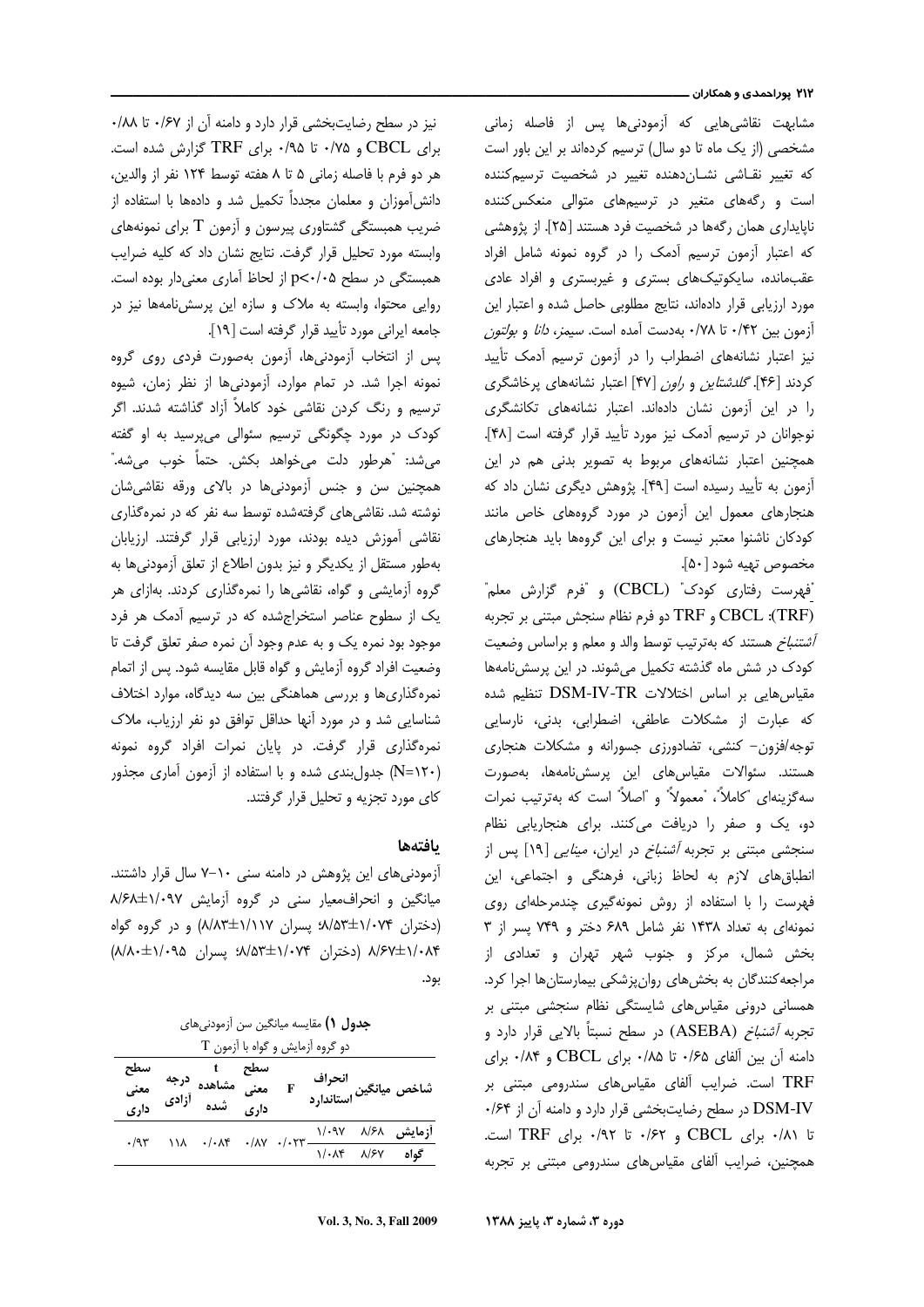| ج <b>دول ۲)</b> خلاصه نتايج مقايسه فراواني سطوح عناصر آزمون ترسيم آدمک |                                       |                           |      |                            |                  |                  |                  |  |  |  |  |
|------------------------------------------------------------------------|---------------------------------------|---------------------------|------|----------------------------|------------------|------------------|------------------|--|--|--|--|
| رنگی براساس آزمون مجذور کای (درجه آزادی همه موارد ۱ است).              |                                       |                           |      |                            |                  |                  |                  |  |  |  |  |
| مجذور سطح                                                              |                                       | گواه                      |      |                            | - أزما <u>يش</u> | شاخصهای آماری در |                  |  |  |  |  |
| کای معنیداری                                                           |                                       | فراوانی درصد فراوانی درصد |      |                            |                  | گروهها←          |                  |  |  |  |  |
|                                                                        |                                       |                           |      |                            |                  |                  | عناصر و سطوح أن↓ |  |  |  |  |
|                                                                        |                                       |                           |      |                            |                  |                  | محل              |  |  |  |  |
| $\cdot/\cdot$ \ $\ast\ast$                                             | 5/5                                   | ۱۵                        | ٩    | ٣۵                         | ۲۱               | وسط– بالا        | ترسيم            |  |  |  |  |
|                                                                        |                                       |                           |      |                            |                  |                  | أدمك             |  |  |  |  |
| $\cdot/\cdot\cdot\ast$                                                 | ۳۴/۱۶                                 | ۱۱/۷                      | ٧    | $51/\tau$                  | ٣٧               | بزرگ             | ابعاد أدمك       |  |  |  |  |
| $\cdot/\cdot\cdot\ast$                                                 | ۱۸/۶۱                                 | ۵۰                        | ٣٠   | ۱۳/۳                       | ٨                | متوسط            |                  |  |  |  |  |
|                                                                        |                                       | ٣٠                        | ۱۸   | $\Delta \Upsilon/\Upsilon$ | ٣٢               | پررنگ            | ميزان فشار       |  |  |  |  |
|                                                                        |                                       |                           |      |                            |                  | و ضخيم           | خطوط             |  |  |  |  |
|                                                                        |                                       |                           |      |                            |                  |                  | ترسیمی           |  |  |  |  |
| •∕••∆**                                                                | Y/N >                                 | ۵۱/۷                      | ۳۱   | 75/Y                       | ۱۶               | استوار و         |                  |  |  |  |  |
|                                                                        |                                       |                           |      |                            |                  | راست             | كيفيت            |  |  |  |  |
| $.   \dots  $                                                          | $f.$ /۱۳                              | ۱۱/۷                      | ٧    | ۶۱/۸                       | ۴۱               | شكسته/           | خطوط             |  |  |  |  |
|                                                                        |                                       |                           |      |                            |                  | زاويهدار         |                  |  |  |  |  |
| $\cdot/\cdot\cdot\ast$                                                 | ۱۸/۲۶                                 | ۳۶/۷                      | ۲۲   | ۵                          | ٣                | انحنادار         |                  |  |  |  |  |
| $\cdot/\! \cdot \cdot$ *                                               | ۲۱/۳۳                                 | ١.                        | ۶    | ۴۸/۳                       | ۲۹               | یک یا دو         | تعداد            |  |  |  |  |
| ./                                                                     | ۱۴/۹۰                                 | 59/Y                      | ۳۶   | ۲۶/۷                       | ۱۶               | سه، جهار         | رنگھای           |  |  |  |  |
|                                                                        |                                       |                           |      |                            |                  | يا پنج           | بهكار رفته       |  |  |  |  |
| $\cdot/\cdot\cdot\ast$                                                 | 15.                                   | ١.                        | ۶    | ۴.                         | ۲۴               | قرمز             | رنگ غالب         |  |  |  |  |
|                                                                        | ۱۴/۷۳                                 | γ٠                        | ۴۲   | ۳۵                         | ۲۱               | صريح و           |                  |  |  |  |  |
| $\cdot/\cdot\cdot\ast$                                                 |                                       |                           |      |                            |                  | زيبا             | نحوه             |  |  |  |  |
|                                                                        | ۱۴/۵۶                                 | ۳۳/۳                      | ٨    | ۴۵                         | ۲۷               | کدر و            | رنگأميزي         |  |  |  |  |
| $\cdot/\! \cdots$ *                                                    |                                       |                           |      |                            |                  | كثيف             |                  |  |  |  |  |
| $\cdot/\cdot\cdot\ast$                                                 | ۱۳/۸۸                                 | 56/Y                      | ٣۴   | ۲۳/۳                       | ۱۴               | ملايم            |                  |  |  |  |  |
| $\cdot/\cdot\cdot\setminus$ #                                          | ۱۱/۱۰                                 | ۲۶/۷                      | ۱۶   | 56/Y                       | ٣۴               | تند              | نوع رنگ          |  |  |  |  |
|                                                                        | $\mathbf{r} \cdot / \cdot \mathbf{r}$ | ۴۶                        | ۳۶/۷ | ۲۲                         | 7۶/7             | ندارد            | عوامل            |  |  |  |  |
| $\cdot/\cdot\cdot\ast$                                                 |                                       | ۱۴                        | ۶۱/۳ | ٣٧                         | ۲۳/۳             | دارد             | پيرامونى         |  |  |  |  |
| $\cdot/\cdot$ \ $\ast\ast$                                             | ۵/۷۱                                  | ٢٠                        | ۱۲   | ۴۰                         | ۲۴               | بزرگ             |                  |  |  |  |  |
| $\cdot/\cdot$ \ $\ast\ast$                                             | ۶/۴۲                                  | ۷۸/۳                      | ۴۷   | 56/Y                       | ٣۴               | متوسط            | اندازه سر        |  |  |  |  |
| $\cdot/\cdot$ \ $\ast\ast$                                             | ۶/۷                                   | $\tau\tau/\tau$           | ٢٠   | $\frac{1}{\gamma}$         | ٨                | با مژه بلند      | حالت             |  |  |  |  |
| $\cdot$ / $\cdot$ $\Delta$ ***                                         | ۷/۸۶                                  | ۲۶/۷                      | ۱۶   | ۵۱/۷                       | ٣١               | نقطهمانند        | چشمها            |  |  |  |  |
| $\cdot/\cdot\cdot$ r##                                                 | ۸/۵۴                                  | 59/Y                      | ۳۶   | ٣۵                         | ۲۱               | پيشرفته          |                  |  |  |  |  |
| $\cdot/\cdot\cdot$ $\mathbf{y}_{**}$                                   | ۸/۵۳                                  | ۳۶/۷                      | ۲۲   | ۶۱/۳                       | ٣٧               | خطی              | حالت دهان        |  |  |  |  |
|                                                                        |                                       | ۴۱/۷                      | ۲۵   | ۶۶/۷                       | ۴.               | دارد             | شانەھاي          |  |  |  |  |
| $.  . .5$ **                                                           | $Y/\Delta\Delta$                      | ۵۸/۳                      | ۳۵   | ۳۳/۳                       | ٢٠               | ندارد            |                  |  |  |  |  |
| $. / .$ ۴***                                                           | $f(\cdot)$                            | ۵۹/۷                      | ۳۶   | ۴۳/۳                       | ۲۶               | استوار           | قدرت             |  |  |  |  |
| ・/・۲※※※                                                                | ۴/۸۴                                  | ۳۵                        | ۲۱   | ۵۵                         | ٣٣               | ضعيف             | ساق ها           |  |  |  |  |
| $. / . 7$ ***                                                          | ۴/۶۷                                  | ١.                        | ۶    | ۲۵                         | ۱۵               | كوتاه            | اندازه           |  |  |  |  |
| $\cdot/\cdot$ \ $\ast\ast$                                             | ۶۱۶                                   | ٨٠                        | ۴۸   | ۵۸/۳                       | ۳۵               |                  | بازوها           |  |  |  |  |
| •∕•••∗                                                                 | ۱۴/۷۳                                 | γ٠                        | ۴۲   | ۳۵                         | ۲۱               | متوسط<br>استوار  | قدرت             |  |  |  |  |
|                                                                        |                                       |                           |      |                            |                  |                  |                  |  |  |  |  |
| •∕•••∗                                                                 | $\frac{1}{2}$                         | ۲۵                        | ۱۵   | ۵۸                         | ۳۶               | ضعيف             | بازوها           |  |  |  |  |
| $\cdot$ / $\cdot$ Y***                                                 | $\Delta/\cdot\Delta$                  | ۱۸/۳                      | ۱۱   | ۳۶/۷                       | ۲۳               | بسته             | حالت             |  |  |  |  |
| •/••۵**                                                                | ۷/۷۶                                  | ۷۱/۷                      | ۴۳   | ۴۶/۷                       | ۲۸               | باز              | دستها            |  |  |  |  |
| •∕•••∗                                                                 | ۱۴/۹۰                                 | ۲۶/۷                      | ۱۶   | 59./Y                      | ۳۶               | برانگيخته        | نوع فعاليت       |  |  |  |  |
|                                                                        |                                       | ۷۳/۳                      | ۴۴   | ۳۷/۳                       | ۲۳               | منظم             | کودک             |  |  |  |  |
| $p<\cdot/\cdots$                                                       |                                       | p<-/-\**                  |      | p<-/-۵***                  |                  |                  |                  |  |  |  |  |

در جدول ١ نتايج حاصل از مقايسه ميانگين سن آزمودني هاي دو  $\,$ گروه آزمایش و گواه با استفاده از آزمون  $\, {\rm T}$  ارایه شده است. هرچند که تفاوت اندکی در میانگین سنی کودکان دو گروه وجود دارد، ولی تفاوت آنها مبتنی بر آزمون T مستقل، معنیدار نبود. طبق نتایج آزمون مجذور کای برای بررسی تفاوت دو گروه آزمایش و گواه در عناصر آزمون ترسیم آدمک رنگی، از ۱۵۸ سطح عناصر آزمون ترسیم آدمک، تنها فراوانی ۳۱ مورد بین دو گروه معنىدار بود. جدول ٢ دربرگيرنده نتايج مربوط به عناصرى ست که در دو گروه یاد شده معنیدار بودند. بقیه عناصری که دارای تفاوت معنی دار نبودند در جدول ارایه نشده است.

بین نتایج کودکان گروه آزمایش و گواه در "فراوانی سطوح ترسیم در ناحیه وسط– بالا"، "ترسیم آدمک بزرگ"، "خطوط ترسیمی بررنگ و ضخيم"، "خطوط شكسته/زاويهدار"، "بهكار بردن تعداد یک یا دو رنگ"، "استفاده از رنگ قرمز"، "رنگآمیزی کدر و كثيف"، "بهكار بردن رنگهاى تند"، "وجود عوامل پيرامونى"، ٔترسیم سر بزرگ"، "چشمهایی به شکل نقطه"، <sup>"</sup>لبهای بههم فشرده و خطی"، "ترسیم شانههای مشخص"، "ساق های ضعیف"، بازوهای کوتاه و ضعیف"، "دستهای بسته" و در نهایت "داشتن " فعاليت برانگيخته" تفاوت معنىدارى وجود داشت و فراواني تمام سطوح یادشده در کودکان گروه آزمایش بیشتر از گواه بود. در مقابل، فراوانی سطوح "ترسیم آدمک متوسط"، "خطوط استوار و راست و خطوط انحنادار"، "بهكار بردن سه، چهار يا پنج رنگ"، "رنگآمیزی صریح و زیبا"، "استفاده از رنگهای ملایم"، "ترسیم سر متوسط"، "چشمهایی با مژههای بلند و منظم"، "ترسیم دهان بهشكل پيشرفته"، "ساق هاى استوار"، "ترسيم بازوهاى متوسط و استوار" و در نهایت "ترسیم دستهای باز" در گروه گواه بیشتر از گروه آزمایش بوده و تفاوت بین دو گروه در سطوح مذکور معنی-دار بود. در سایر موارد تفاوت معنیداری بین دو گروه مشاهده . . . . <del>. .</del> .

### ىحث

بر اثر پیشرفتهای وسیعی که در روانشناسی مرضی رخ داده، نوجه زیادی به اختلالات دوران کودکی شده است. اثرات بلندمدت این اختلالات بر ابعاد مختلف زندگی کودک، خانواده و جامعه و همچنین تداوم بسیاری از آنها تا دوران بزرگسالی، این ختلالات را در کانون توجه بسیاری از پژوهشهای مختلف در قلمرو روانشناسی مرضی کودک قرار داده است [۲]. در این میان نشخیص و ردیابی مشکلات شایع رفتاری و هیجانی کودکان جایگاه خود را دارد. کاهش مشکلات روحی و ارتقای بهداشت روانی در جامعه مستلزم تشخیصهای زودهنگامی است که لزوماً مختص موقعیتهای بالینی نیست و میتوان آنها را در مکانهای دیگر مانند مدارس بهاجرا درآورد. آزمونهای ترسیمی از جمله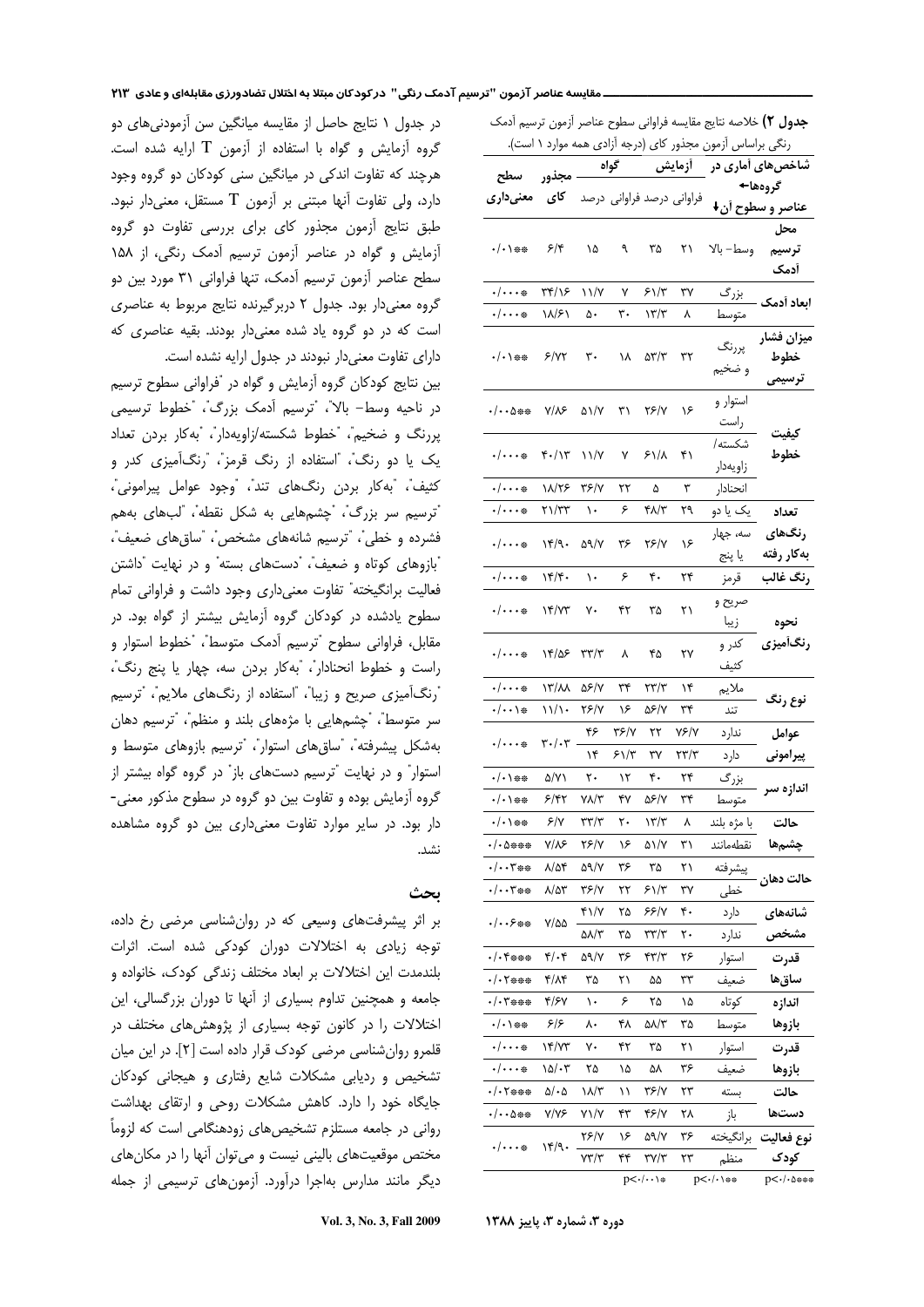#### ۲۱٤ پوراحمدی و همکاران ـــ

روش هایی هستند که در مقایسه با مصاحبهها و پرسش نامهها، می توانند بدون هزینه و با صرف کمترین زمان و نیز با مورد توجه قرار دادن خود کودک بهعنوان منبع کسب اطلاعات، در ردیابی مشکلات کودکان بهخصوص در مدارس بهکار روند. همچنین در کودکان معمولاً پایین بودن سطح هوشیاری، کمتر بودن بازداری های روانی و آسان بودن برون ریزی ها در خلال نقاشی و بازی [۵۱]، آزمونهای ترسیمی را عملیتر و مثمرثمرتر میسازد. درصورتی که بتوان در مدارس بدون مصاحبه مستقیم و بهوسیله این آزمونها، قدمی به سوی تشخیص اولیه اختلالات رفتاری– هیجانی کودکان برداشت، از بروز بسیاری از آسیبهای روانی و ناساز گاری ها در آینده جلوگیری بهعمل خواهد آمد.

یافتههای پژوهش حاضر نشان داد که شیوه ترسیم آدمک رنگی در کودکان مبتلا به اختلال تضادورزی مقابلهای با کودکان عادی متفاوت است. این یافتهها با پژوهش *ناگلری و فایفر* [۴۵] همسویی دارد. بدین معنی که نشان میدهد آثار ترسیمی کودکانی که مبتلا به اختلال تضادورزی مقابلهای هستند با كودكان عادي متفاوت است. همسو با نتايج پژوهش حاضر، بسیاری از پژوهشگران همچون *کیت و کاکس* [۲۷]، *مکنش* و همکاران [۵۲]، *ماتاویچ* [۵۳]، *ماتو* و همکاران [۴۵]، *قلم پور* [۵۴] نیز بر کارآمدی آزمون ترسیم آدمک رنگی در متمایز ساختن کودکان مبتلا به سایر مشکلات رفتاری از کودکان عادی تأکید کردهاند. از سوی دیگر یافتههای این پژوهش با یافتههای *فی* و *مولمز* [۳۴] هم سویی ندارد. *فی و مولمز* پیش تر نشان دادند که هیچ تفاوتی بین دو گروه در عناصر آزمون ترسیم آدمک رنگی وجود ندارد. ولي نتايج پژوهش *في و مولمز* در واقع با بيشتر تحقیقات دیگر ناهمسو است. چراکه اکثر تحقیقات مختلفی که تاکنون بر آزمون ترسیم آدمک رنگی انجام گرفته [۳۷، ۳۸، ۳۹، ۴۱، ۴۲، ۴۴] حساسیت این آزمون را نسبت به مسایل روان شناختی نشان دادهاند. همچنین، اغلب پژوهش هایی که مشکلات رفتاری را در آزمون ترسیم آدمک رنگی مورد بررسی قرار دادهاند، نشان دادهاند که ترسیم آدمک کودکانی که مبتلا به اختلالات رفتاری هستند، با کودکان عادی متفاوت است [۲۷، ٢۵، ٥٣، ٥٣، ٥٣.

يافتههاى پژوهش حاضر ارزش تشخيصى أزمون ترسيم أدمك رنگی را در کار بالینی، بهخصوص در مورد اختلال تضادورزی مقابلهای تأیید می کند. وجود تفاوت میان سطوح عناصر آزمون ترسیم آدمک در کودکان مبتلا به اختلال تضادورزی مقابلهای و کودکان عادی، بدین معنی است که عناصری در ترسیم آدمک رنگی وجود دارند که می توان به واسطه آنها به تشخیص کودکان مبتلا به این اختلال نزدیک شد. کودکان مبتلا به اختلال تضادورزی مقابلهای معمولاً خود را مقابلهجو یا بی|عتنا نمی شمارند و رفتار خود را در مقابل موقعیتهای غیرمنطقی

دوره ۳، شماره ۳، پاییز ۱۳۸۸

قابل توجیه میدانند [۶]. بهنظر می رسد که این مسأله با ترسیم سر بزرگ که نشان دهنده خوددوست داری و تکبر اخلاقی فرد است [۲۵، ۵۵] مشخص میشود. توجه بزرگسالان برای این کودکان اهمیت فوق|لعادهای دارد. بهنظر می رسد که رفتار نافرمانی أنها مستقیماً با کسب توجه از سوی دیگران و نیز کنترل تعاملات بينفردي ارتباط دارد [۵۶]. در تحقيق حاضر اين ويژگي کودکان ODD، با ترسیم عوامل پیرامونی، که نشاندهنده تلاش فرد برای جلب توجه آزمایشگر است [٢۵] مشخص می شود. این کودکان اغلب در اعمال کنترل بر خود و بازداری رفتار تکانشی با دشواری مواجه هستند [۵۷]. بهنظر می رسد که این مسأله در نقاشی کودکان مبتلا به ODD، با ترسیم آدمک بزرگ خود را نشان میدهد. چراکه ترسیم آدمک بزرگ، نشانه فقدان بازداری و مهار خود در ترسیمکننده است [۲۵]. کودکان مبتلا به اختلال ODD، نسبت به محركات محيطى واكنش افراطى نشان می دهند [۱۱]. أنها موقعیتهای اجتماعی مختلف را خصمانه تفسیر کرده و در مقابل دیگران پرخاشگرانه رفتار می کنند [۶]. خشونت و پرخاشگری موجب می شود که شیوه خاص عمل فرد بر نقاشی تحمیل شود. بدین شکل که خطوط ترسیم شده شکسته و زاویهدار و پررنگ و ضخیم هستند، شانهها پهن و دستها بستهاند، رنگ ها زنده و تند هستند و رنگ قرمز غلبه دارد [۲۵]. کودکان مبتلا به اختلال تضادورزی مقابلهای، بهدلیل نقص در فعالیتهای خودتنظیمی، گذار بلافاصله به عمل داشته و بسیار برانگیخته هستند [۲۵]. این ویژگی، به شکل فعالیت برانگیخته این کودکان در خلال نقاشی، نمایان میشود.

از دیدگاه روان کاوی، اختلال تضادورزی مقابلهای بهدلیل تعارضهای حل نشده در دوره مقعدی بروز می کند [۶]. در مرحله مقعدی نقاشی به دو صورت متضاد غلبه با برانگیختگی یا غلبه با بازداری، خود را نشان میدهد. چنان چه غلبه با برانگیختگی باشد، ترسیم کثیف و خطوط نااستوار و ضخیم هستند. کودک غالباً رنگهای تند را ترجیح میدهد و به ترسیم عوامل متعدد پیرامونی میپردازد [۲۵]. وجود عناصر مذکور در نقاشی کودکان مبتلا به اختلال تضادورزی مقابلهای، در این پژوهش نیز تأیید شد.

در تبیین ۱۳ عنصر معنیدار با فراوانی بیشتر در گروه گواه نیز می توان گفت که تمام سطوح عناصر مذکور از شاخص های طبیعی بودن یا ملاکهای DAP سالم هستند [۲۵، ۵۵] که با توجه به بهنجار بودن این کودکان در CBCL و TRF، قابل توجیه است. همچنین در تبیین عدم معنیداری دیگر عناصر آزمون ترسیم آدمک رنگی بین کودکان مبتلا به تضادورزی مقابلهای و عادی می توان گفت که نقاشی فعالیتی است که علاوه بر تحول عاطفي- رفتاري و اجتماعي، از تحول شناختي نيز تأثير می پذیرد [۳۲] و به همین دلیل می توان چنین فرض کرد که عناصر معنیدار نشده در این بررسی، متأثر از تحول شناختی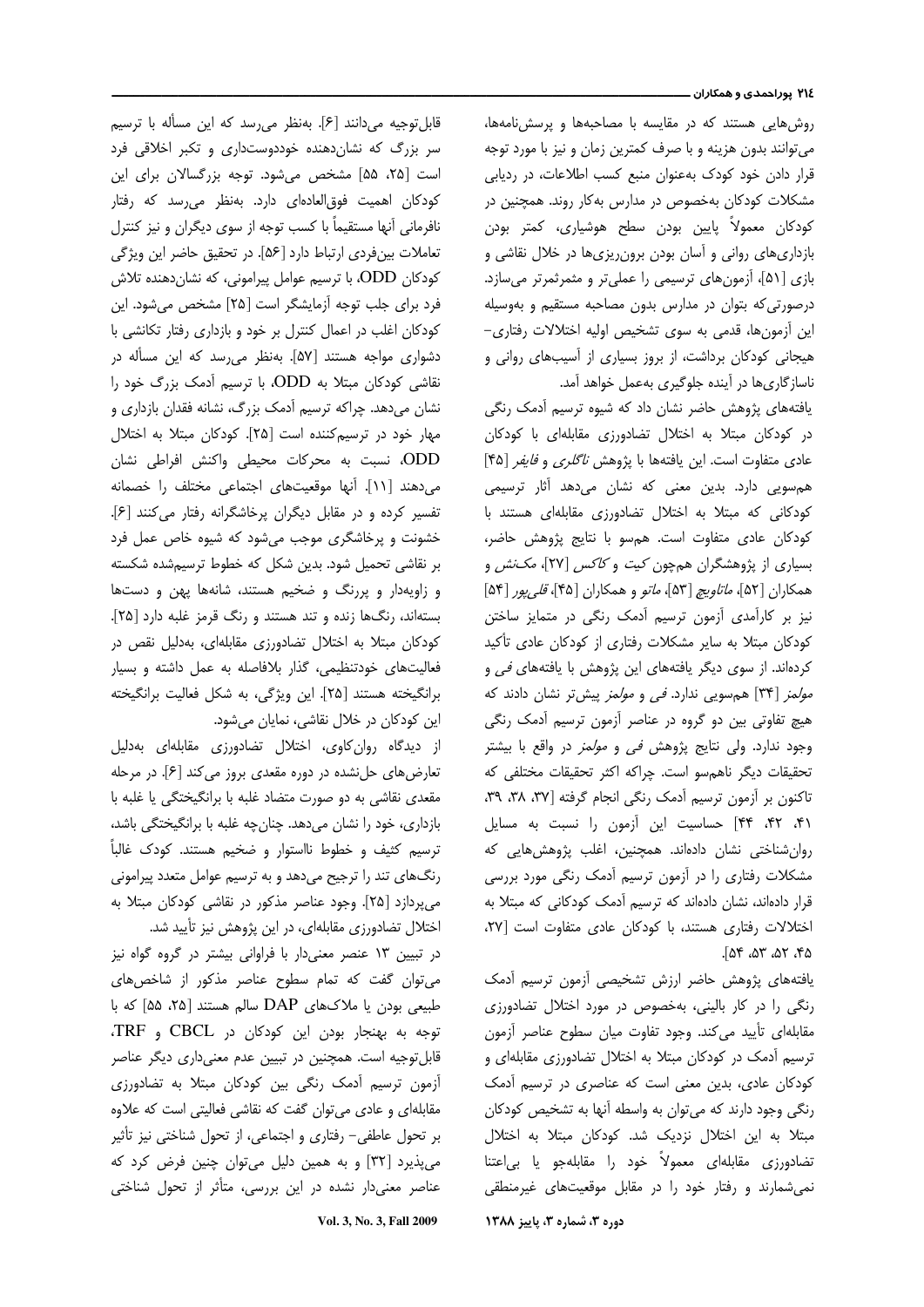منابع

1- Lewisohn PM. Axis II psychopathology as a function of axis I disorders in childhood and adolescence. J Am Acad Child Adolesc Psychiatry. 1997;36:1752-9.

2- Cartwright-Hatton S, McNally D, White C, Verduyn C. Parent skill training: An effective intervention for internalizing symptoms in younger children. J Child Adolesc Psychiat Nurs. 2005;18(2):45-52.

3- Costello EJ, Mustillo S, Erkanli A. Prevalence and development of psychiatric disorders in childhood and adolescence. Arch Gen Psychiatry. 2003;60(8):837-44.

4- Costin J, Lichte C, Smith AH, Vance A, Luk E. Parent group treatments for children with oppositional defiant disorder. Adv Adolesc Mental Health. 2004;3(1):1446-84. 5- Breslow RE, Klinger BI, Erikson BJ. The disruptive behavior disorders in the psychiatric emergency service. Gen Hosp Psychiatry. 1999;21(3):214-9.

۶– کاپلان هارولد، سادوک بنیامین. خلاصه روانپزشکی: علوم رفتاری- روان پزشکی بالینی. جلد سوم. پورافکاری نصرتاله، مترجم. تهران: انتشارات نشرآب؛ ١٣٨٢.

٧- انجمن روانپزشكى آمريكا. متن تجديدنظرشده راهنماى تشخيصى و أماري اختلالات رواني. نيكخو محمدرضا، مترجم. تهران: انتشارات سخن:

 $\Lambda$ ۳۸۱

8- Flanagan R, Esquivel GB. Emperical and clinical methods in the assessment of personality and psychopathology: An integrative approach for training. J Psychol Sch. 2006;43:514-25.

9- Maughan B, Rowe R, Messer J, Goodman R, Meltzer H. Conduct disorder and oppositional defiant disorder in a national sample: Developmental epidemiology. J Child Psychol Psychiatr. 2004;45(3):589-601.

10- Rigau RE, Garcia N, Artigas P. The treatment of disorder. oppositional defiant  $\mathbf{I}$ Neuroradiol. 2006;42(2):83-8.

11- Milne JM, Edwards JK, Murchie JC. Family treatment of oppositional defiant disorder: Changing views and strength based approaches. Fam J. 2001;9(1):17-28.

12- Nelson-Gray RO. The relation between DSM-IV: Oppositional defiant disorder and conduct disorder: Finding from the great smoky maintains study. J Child Psychol Psychiatr. 2006;43:39-50.

١٣- بلوم كويست مايكل. مهارتهاى سازگارى با كودكان ناسازگار: راهنماى عملی برای والدین و درمانگران. علاقبندراد جواد، مترجم. تهران: انتشارات سنا؛  $\lambda$ ۳ $\lambda$ ۳

14- Hudziak JJ, Copeland W, Stanger C, Wadworth M. Screening for DSM-IV externalizing disorders with the child behavior checklist: A receiver-operating characteristic analysis. J Child Psychol Psychiatr. 2004;45(7):1299-307.

15- Harda Y, Saitoh K, Lida J, Sakuma A, Lwasaka H, Imai J, et al. The reliability and validity of the oppositional defiant behavior inventory. Eur Child Adolesc Psychiatry. 2004:13(3):185-90.

16- Davison CG. Abnormal psychology. New York: John Wiley and Sons; 2005.

17- Romer D, McIntosh M. The roles and perspectives of school mental health professionals in promoting adolescent mental health. New York: Oxford University Press; 2005.

18- Hoffenaar PJ, Hoeksma JB. The structure of oppositionality: Response dispositions and situational aspects. J Child Psychol Psychiatr. 2002;43(3):365-75.

.<br>کودکان باشد؛ چیزی که در هر دو گروه یکسان بوده است؛ به عبارت دیگر، کودکان مبتلا به تضادورزی مقابلهای از لحاظ تحول شناختی جزء کودکان بهنجار بودند. دیگر یافته پژوهش حاضر این بود که بین فراوانی سطوح عناصر آزمون ترسیم آدمک یسران و دختران مبتلا به اختلال تضادورزی مقابلهای تفاوتی وجود ندارد. بنابراین می توان نتیجه گرفت که کودکان مبتلا به اختلال تضادورزی مقابلهای، صرف نظر از جنسیت، نشانههای مشابهی در آزمون ترسیم آدمک از خود نشان میدهند. این یافته در چارچوب کلی تفسیر شیوههای فرافکن ترسیمی قابل توجیه است. در تفسیر شکل و محتوای نقاشی کودکان معمولاً تفاوتی میان دختران و پسران وجود ندارد [۲۵]. به عبارت دیگر کودکان مسایل خود و نحوه دریافت خود از جهان پیرامون را صرفنظر از جنسیت به شیوههای مشابهی در نقاش*ی ه*ایشان منعکس می کنند و مواردی که خلاف این اصل باشد اندک است [۳۲، ۳۳، ۳۴]. یافتههای پژوهش حاضر بهخوبی این پیشءفرض را تأیید می کند. این امر موجب می گردد که آسان تر بتوان به تفسیر نقاشی كودكان برداخت.

### نتيجه گيري

در مجموع یافتههای پژوهش حاضر نشان میدهند که عناصری در ترسیم آدمک رنگی کودکان مبتلا به اختلال تضادورزی دادند وجود دارند كه مي توان بهواسطه آنها به تشخيص اين كودكان نزدیک شد و این عناصر، صرفنظر از جنس، به شکل مشابهی در آزمون ترسیم آدمک رنگی این کودکان دیده می شوند. اما باید توجه داشت که این بررسی در محدوده سنی خاص و با تعدادی محدود از آزمودنی ها انحام شده است که تعمیم نتایج را به سایر گروههای سنی محدود می سازد. نیاز به انجام پژوهشهای گستردهتر در گروههای سنی مختلف، به نظر بدیهی می آید. از سویی دیگر پژوهش حاضر تنها به ابزارهای CBCL و TRF متکی بوده است. بهتر است که در پژوهشهای بعدی برای تشخیص دقیق،تر، علاوه بر استفاده از پرسش،نامهها، از مصاحبههای بالینی نیز استفاده شود. همچنین پیشنهاد می شود که پژوهش های مشابهی روی کودکان مبتلا به دیگر اختلالات عاطفي – رفتاري انجام شود.

**تشکر و قــدردانی:** در انتهـا از همکـاری صـادقانه اداره کـل آمـوزش و پـرورش شـهر تهـران و مسـئولان و معلمـان گرامـي دبستان های شرکت کننده در این مطالعه و نیز دانش آموزان آنها كمال تشكر را داريم.